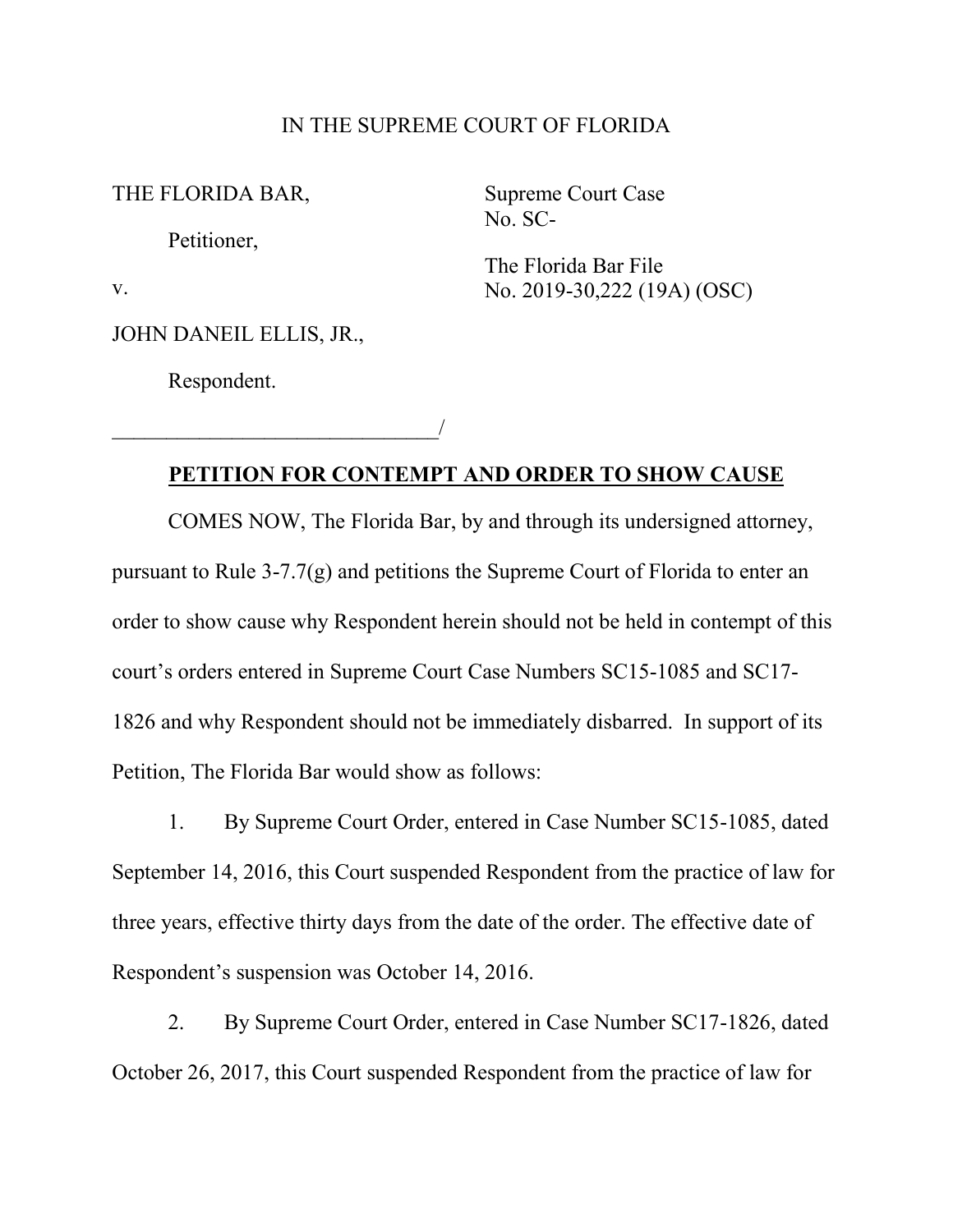three years, *nunc pro tunc* to October 14, 2016. The effective date of Respondent's suspension was October 14, 2016. At the time of this Court's order, Respondent still was serving his suspension ordered in Case Number SC15-1085.

3. Respondent has not petitioned for reinstatement from his suspension in Case Numbers SC15-1085 and SC17-1826.

4. During all times material, Respondent was not employed in any capacity by an attorney licensed to practice law in Florida.

5. In or around August 2018, Horace Knight, a resident of Maryland, contacted Respondent seeking his assistance in preparing the necessary documents to probate his mother's estate through summary administration. The Affidavit of Horace Knight is attached hereto and incorporated herein as Exhibit A.

6. While suspended from the practice of law, Respondent agreed to prepare the necessary documents for Mr. Knight to execute and file with the probate court to convert his mother's probate matter to a summary administration case. The transcript of Respondent's sworn statement is attached hereto and incorporated herein as Exhibit B.

7. Respondent did not advise Mr. Knight that he was suspended from the practice of law. Respondent advised Mr. Knight that he was not practicing law at that time but agreed to review documents Mr. Knight asked to send him.

2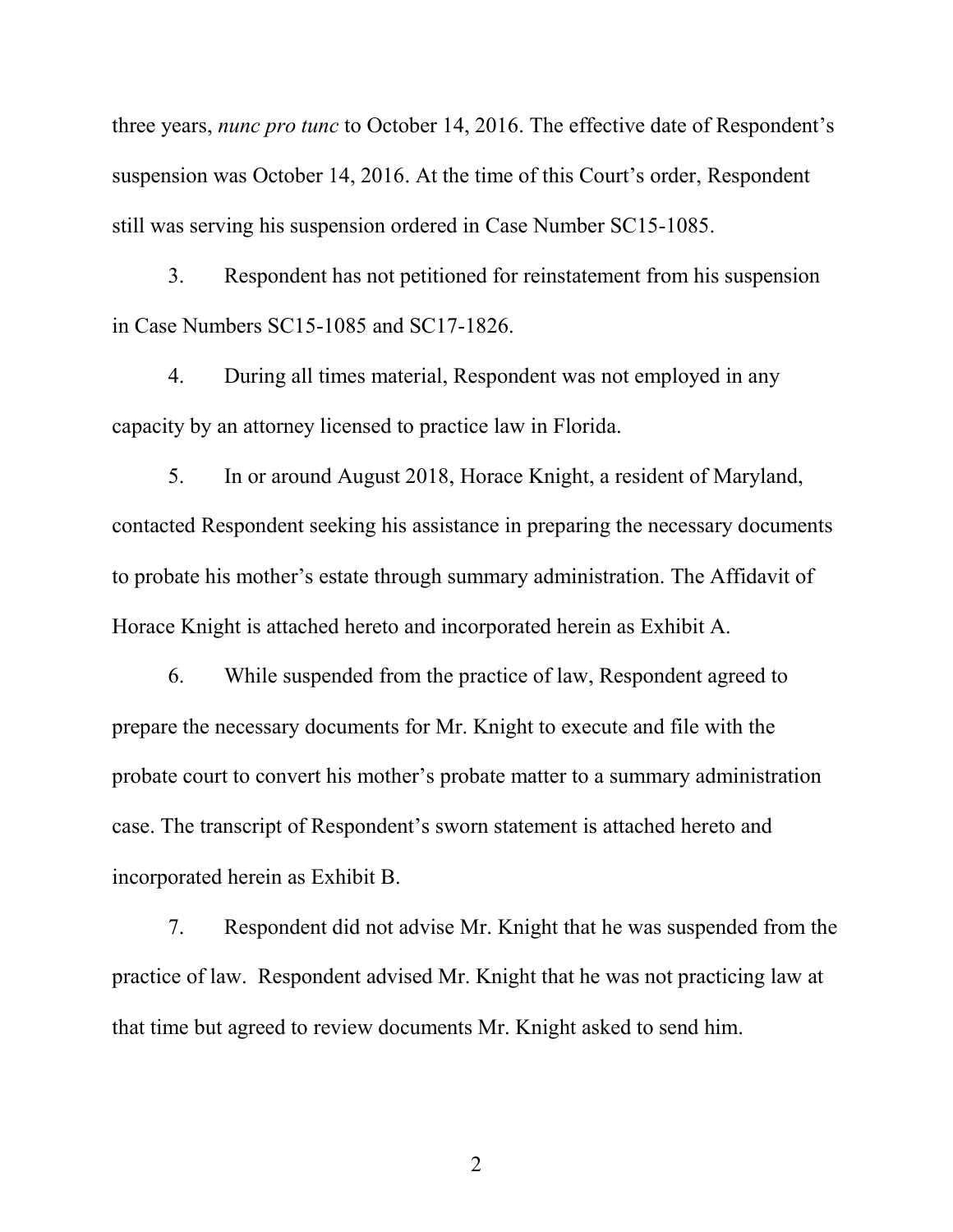8. By email dated August 24, 2018, Mr. Knight sent Respondent copies of documents he previously filed with the court *pro se* and the court's order dated August 15, 2018 denying Mr. Knight's petition for disposition of property without administration and granting him twenty days to convert the matter to a summary administration case. A copy of said email is attached hereto and incorporated herein as Exhibit C.

9. Respondent prepared the Petition for Summary Administration, Notice to Creditors and Formal Notice to the Agency for Health. The Notice to Creditors contained the case number for another, unrelated probate. None of the documents indicated they had been prepared by a nonlawyer. See Exhibit B, the transcript of Respondent's sworn statement at Exhibit 8.

10. Respondent did not prepare any of the documents under the supervision of an attorney licensed to practice law in Florida.

11. Respondent sent the documents to Mr. Knight and advised him to him to sign and date the Petition For Summary Administration and send it by certified mail to the court. He also advised Mr. Knight to sign and date the Formal Notice to the Agency for Health located in Tallahassee, Florida and send it by certified mail. Respondent also advised Mr. Knight to contact the Clerk for the Circuit Court after twenty days to check on the status of the Petition For Summary Administration. See Exhibit A, the Affidavit of Horace Knight.

3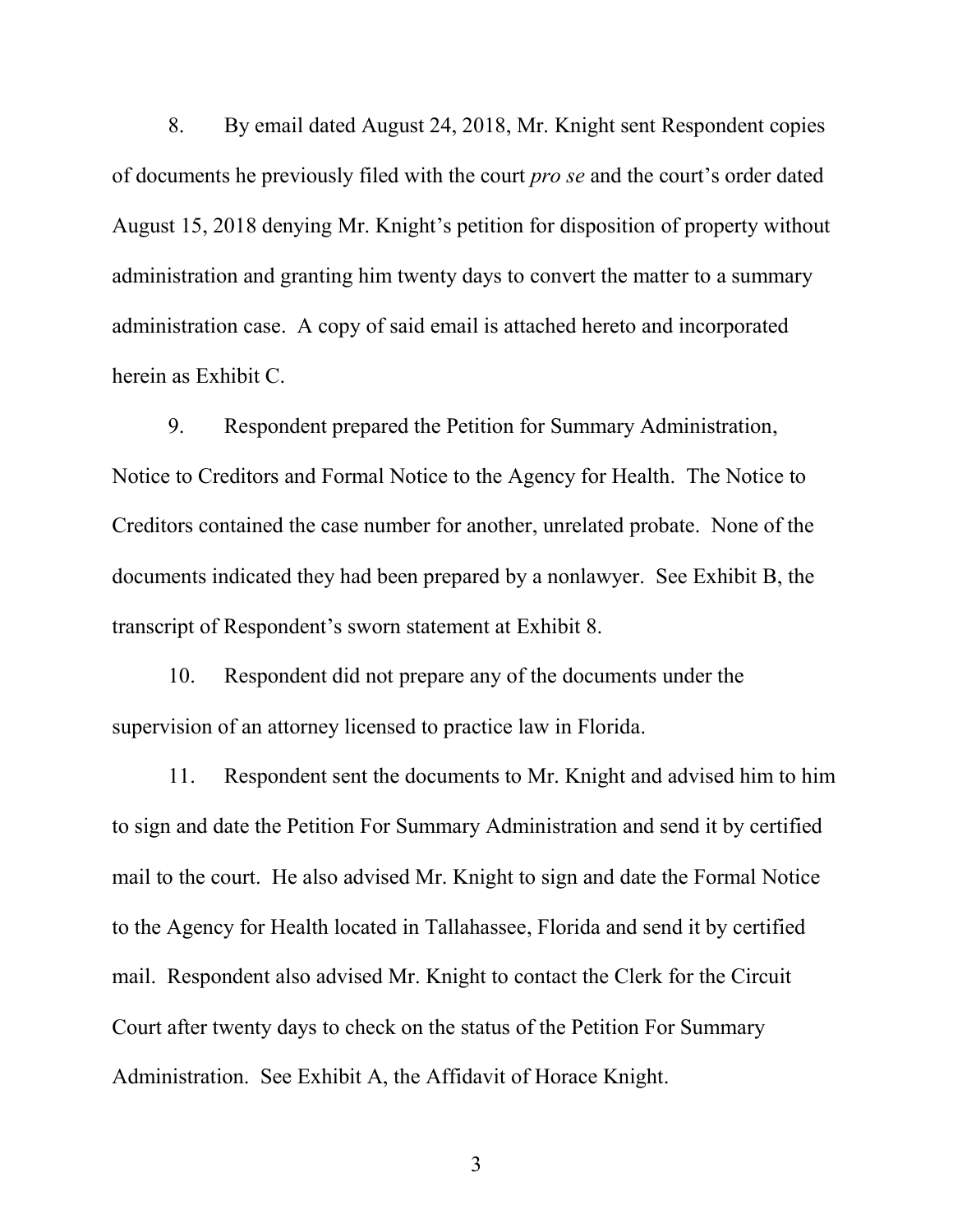12. Mr. Knight filed the documents prepared by Respondent with the court on September 5, 2018. Respondent did not advise Mr. Knight to seek the advice of an attorney licensed in the State of Florida prior to filing the documents with the probate court.

13. Respondent's conduct constitutes the unauthorized practice of law and violates this Court's orders in SC15-1085 and SC17-1826.

14. The other members of The Florida Bar should not have to pay for Respondent's noncompliance with this Court's order and the instant proceeding. Therefore, the Bar is requesting administrative costs of \$1,250.00 against Respondent.

WHEREFORE, Petitioner respectfully requests this Court enter an order compelling John Daneil Ellis, Jr. to show cause why he should not be held in contempt of this Court's Orders and disbarred immediately.

Respectfully submitted,

iC. Zu

Carrie Constance Lee, Bar Counsel The Florida Bar Orlando Branch Office 1000 Legion Place, Suite 1625 Orlando, Florida 32801-1050 (407) 425-5424 Florida Bar No. 552011 clee@floridabar.org orlandooffice@floridabar.org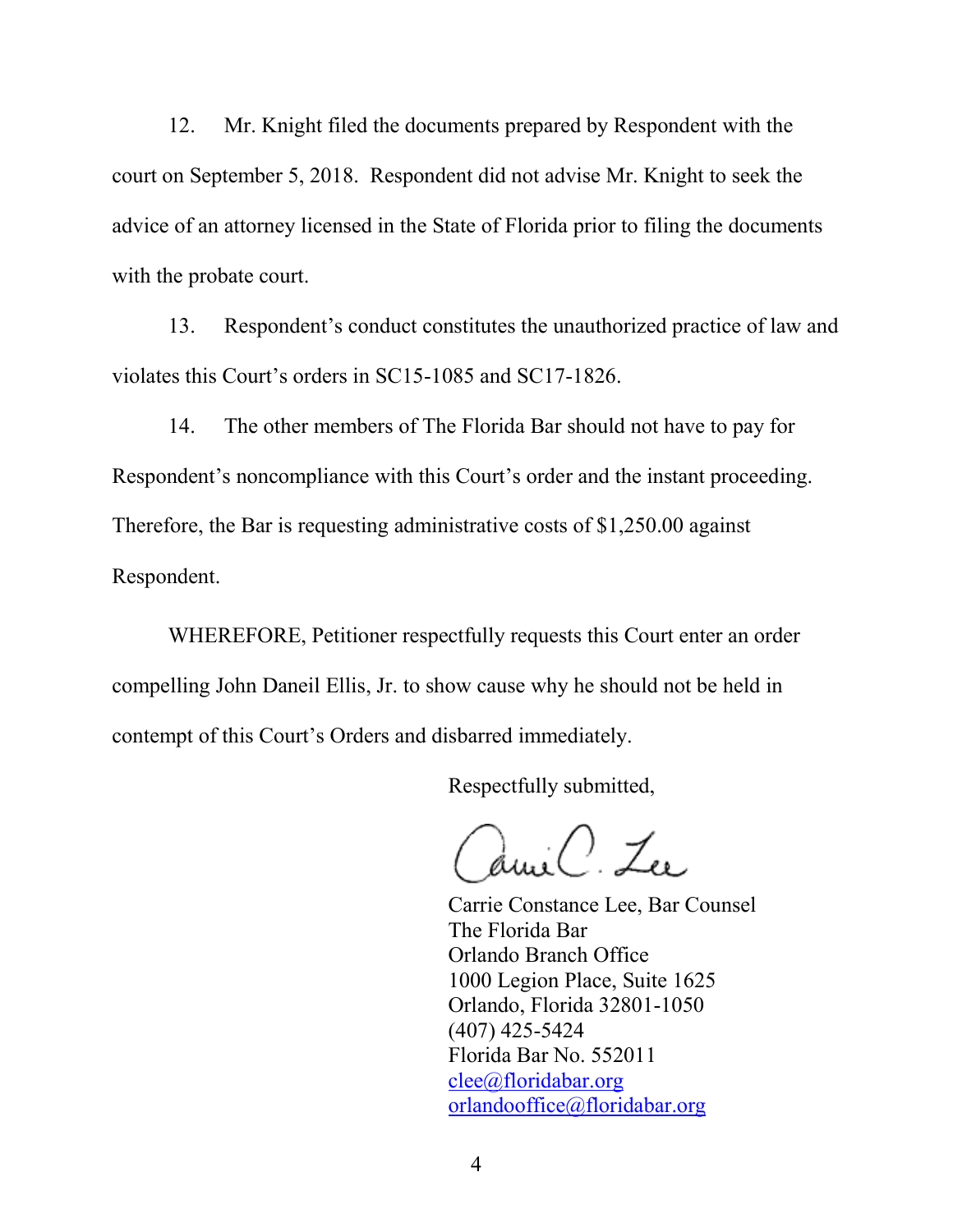## **CERTIFICATE OF SERVICE**

I certify that this document has been E-filed with The Honorable John A. Tomasino, Clerk of the Supreme Court of Florida with a copy provided via email to Counsel for Respondent, Ralph Armstead, 511 W. South Street, Suite 210 Orlando, Florida 32805, [ralph@ralpharmsteadlaw.com,](mailto:ralph@ralpharmsteadlaw.com) using the E-filing Portal; to Respondent, John Daneil Ellis, Jr., at [johnellispalaw@yahoo.com](mailto:johnellispalaw@yahoo.com) and [johnellis14@gmail.com,](mailto:johnellis14@gmail.com) using the E-filing Portal, and that a copy has been furnished by United States Mail via certified mail No. 7160 3901 9843 2748 5515, return receipt requested to Respondent, John Daneil Ellis, Jr., whose record bar address is Law Office of John D. Ellis, Jr., P.A., Post Office Box 1161, Orlando, Florida 32802-1161, and to Staff Counsel, The Florida Bar, Lake Shore Plaza II, 1300 Concord Terrace Suite 130, Sunrise, Florida 33323, via email at [aquintel@floridabar.org,](mailto:aquintel@floridabar.org) on this 11th day of March, 2019.

amil. Lu

Carrie Constance Lee, Bar Counsel